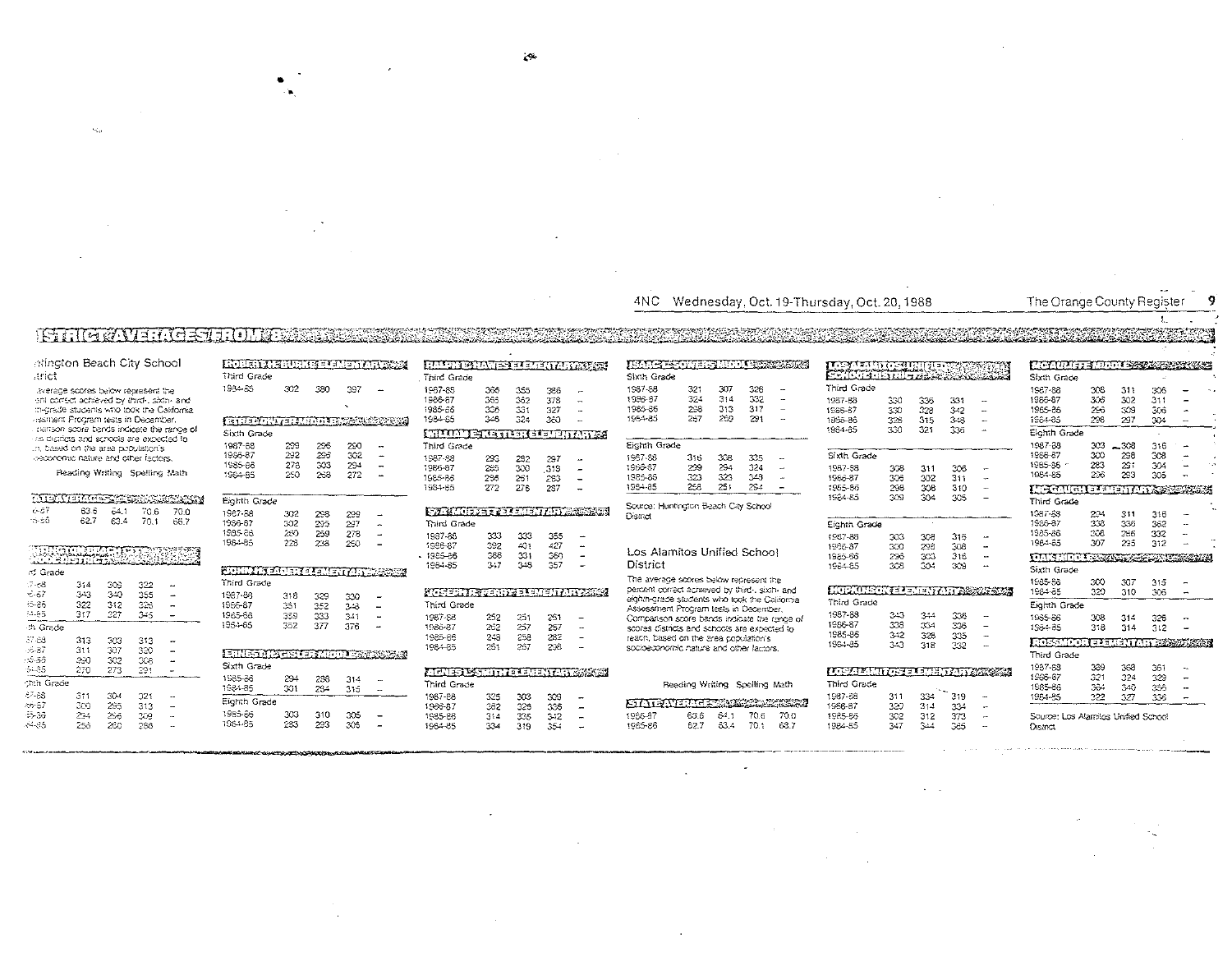# **NEWS CONSTRUCTION OF A REPORT OF A REPORT OF A REPORT OF A REPORT OF A REPORT OF A REPORT OF A REPORT OF A REP**

**DISTRICT WERKERS WERE** 

Ocean View Elementary School<br>District

The average scores below represent the<br>procent correct achieved by third., sixth- and<br>eighth grade students who took the California<br>eighth grade students who took the California<br>Comparison score bands Indicate the range of

Reading Writing Spelling Mati

| <b>ETATE AVECAGE ASSESSMENTS</b><br>1986 87                 | 63.6            | 64.1       | 70.6          | 70.0 |
|-------------------------------------------------------------|-----------------|------------|---------------|------|
| 1985-86                                                     | 62.7            | 63.4       | 70.1          | 88.7 |
| <b>SCHOOL</b>                                               | A dina<br>Kalèn |            | anzanya.<br>T |      |
| Third Grade<br>1987-80                                      | 304             | 300        | 306           |      |
| 1986-87<br>1985-06                                          | 301<br>206      | 308<br>298 | 306<br>305    |      |
| 1984-85<br>Sixth Grade                                      | 299             | 305        | 319           |      |
| 1987-08                                                     | 305             | 310        | 305           |      |
| 1986-87<br>1985-36                                          | 201<br>293      | 308<br>314 | 293<br>207    |      |
| 1904-85                                                     | 291             | 305        | 297           |      |
| Eighth Grade<br>1907-08                                     | 204             | 302        | 293           | ٠.   |
| 1906-87<br>1985-86                                          | 282<br>271      | 209<br>203 | 297<br>282    |      |
| 1904-05                                                     | 270             | 20Ī        | 279           |      |
| <b>CIRCLE VIEW ELEMENTARY ASSESSED</b><br>Third Grade       |                 |            |               |      |
| 1987-68                                                     | 325             | 333        | 322           |      |
| 1986-87<br>1985-06                                          | 319<br>322      | 323        | 344<br>369    |      |
| 1904-85                                                     | 305             | 313<br>302 | 375           |      |
| Sixth Grade<br>1987-88                                      | 321             | 317        | 320           |      |
| 1906-87<br>1005-86                                          | 342<br>275      | 345        | 326           | ۰.   |
| 1984-85                                                     | 316             | 321<br>331 | 310<br>310    |      |
| <b>COLLEGE VIEW ELEMENTARY SORRANZ</b>                      |                 |            |               |      |
| Third Grade<br>1987-00                                      | 250             | 206        | 315           |      |
| 1986-87<br>1985-00                                          | 327<br>320      | 320<br>287 | 374<br>320    |      |
| 1984-05                                                     | 362             | 335        | 404           |      |
| Sixth Grade<br>1987-68                                      | 356             | 342        | 365           |      |
| 1986-87<br>1985-86                                          | 320<br>354      | 358<br>371 | 344<br>338    |      |
| 1084-85                                                     | 287             | 323        | 312           |      |
| <b>CERES AVIEWER CARE IN A LIVE SERVICE</b><br>Third Grade  |                 |            |               |      |
| 1907-68                                                     | 203             | 200        | 264           |      |
| 1986-87<br>1905-86                                          | 205<br>236      | 279<br>249 | 261<br>224    |      |
| 1984 85                                                     | 206             | 208        | 204           |      |
| Sixth Grade<br>1087-08                                      | 201             | 265        | 300           |      |
| 1986-87<br>1985-08                                          | 266<br>285      | 200        | 202           |      |
| 1904-05                                                     | 235             | 276<br>265 | 200<br>236    |      |
| Eighth Grade                                                |                 |            |               |      |
| 1987-00<br>-1986-87                                         | 224<br>220      | 255<br>216 | 259<br>250    |      |
| 1905-86<br>1984-85                                          | 214<br>225      | 223<br>243 | 242<br>235    |      |
| <b>GOLDEN VIEW ELEMENTARY STORESS!</b>                      |                 |            |               |      |
| Third Grade<br>1987-00                                      | 329             | 313        | 300           |      |
| 1988-87                                                     | 320             | 338        | 355           |      |
| 1005-00<br>1934-85                                          | 321<br>323      | 297<br>323 | 320<br>359    |      |
| Sixth Grade                                                 |                 |            |               |      |
| 1987-00<br>1906-87                                          | 330<br>312      | 312<br>317 | 310<br>303    |      |
| 1985-86<br>1904-05                                          | 317<br>327      | 283<br>296 | 309<br>318    |      |
| <b>HARBOUR VIEW ELEMENTARY ASSESS</b>                       |                 |            |               |      |
| Third Grade<br>1987-88                                      |                 |            |               |      |
| 1906-87                                                     | 394<br>415      | 375<br>390 | 309<br>336    |      |
| 1905-86<br>1984-85                                          | 306<br>381      | 339<br>399 | 353<br>396    |      |
| Sixth Grade                                                 |                 |            |               |      |
| 1987-08<br>1988-07                                          | 316<br>318      | 331<br>309 | 320<br>298    |      |
| 1935-06<br>1904-85                                          | 301<br>300      | 321<br>302 | 297<br>307    |      |
| Eighth Grado                                                |                 |            |               |      |
| 1937-00                                                     | 294             | 290        | 293           |      |
| 1906-87<br>1985-86                                          | 206<br>265      | 279<br>265 | 203<br>270    |      |
| 1984-85                                                     | 279             | 294        | 293           |      |
| <b>HAVEN VIEW ELEMENTARY STOREOGY</b>                       |                 |            |               |      |
| Third Grade                                                 |                 |            |               |      |
| 1987-09<br>$-1906-07$                                       | 275<br>243      | 270<br>267 | 277<br>263    |      |
| 1985-86<br>1904-05                                          | 259<br>269      | 259<br>275 | 259<br>274    |      |
| Sixth Grade                                                 |                 |            |               |      |
| 1907-00<br>1906-87                                          | 288<br>270      | 288<br>270 | 264<br>252    |      |
| 1905-86<br>' 1904-85                                        | 299<br>272      | 296<br>300 | 263<br>290    |      |
|                                                             |                 |            |               |      |
| <b>HOPE VIEW ELEMENTARY STATE CONTINUES.</b><br>Third Grade |                 |            |               |      |
| 1987-08                                                     | 357<br>200      | 398        | 302           |      |
| 1906-87<br>** 1985-06                                       | 316             | 326<br>329 | 287<br>204    |      |
| $\frac{a}{a}$ , 1984-85                                     | 307             | 340        | 308           |      |

للبر  $\ddotsc$ 

 $\mathbf{z}_1$ 

| Sixth Grade                                                |                   |                   |                   | i,                       | 1905-06<br>1981-85                                                                   | 305<br>302         | 206<br>355 | 320<br>405                 |
|------------------------------------------------------------|-------------------|-------------------|-------------------|--------------------------|--------------------------------------------------------------------------------------|--------------------|------------|----------------------------|
| 1987-08<br>1906-67                                         | 327<br>320        | 350<br>335        | 328<br>310        |                          | Sixth Grade                                                                          |                    |            |                            |
| 1985-06<br>1984-05                                         | 304<br>306        | 336<br>327        | 200<br>207        |                          | 1907-80<br>1986-87                                                                   | 292<br>231         | 317<br>253 | 313<br>261                 |
| <b>LAKOVIEW ELEMENTARY SECONDOMY</b>                       |                   |                   |                   |                          | 1985-06<br>1984-85                                                                   | 244<br>279         | 274<br>298 | 204<br>267                 |
| Third Grade<br>1987-08                                     | 257               | 255               | 270               |                          | <b>VISTA VIEW ELEMENTARY SER</b><br>Third Grade                                      |                    |            |                            |
| 1900-07<br>1985-06                                         | 205<br>277        | 271<br>200        | 292<br>200        |                          | 1987-58                                                                              | 303                | 302        | 350                        |
| 1984-85<br>Sixih Grade                                     | 287               | 259               | 289               |                          | 1986-87<br>1985-86                                                                   | 303<br>325         | 364<br>343 | 320<br>360                 |
| 1987-00<br>1936-87                                         | 284<br>230        | 285<br>281        | 265<br>263        |                          | 1984-85<br>Sixth Grade                                                               | 361                | 368        | 345                        |
| 1985-06<br>1984-85                                         | 247<br>263        | 209<br>279        | 20.0<br>299       |                          | 1987-00<br>1935-67                                                                   | 323<br>325         | 327<br>333 | 296<br>302                 |
| <b>MARINE VIEW ELEMENTARY 20224252524</b>                  |                   |                   |                   |                          | 1985-86<br>1984-85                                                                   | 296<br>339         | 321<br>325 | 299<br>344                 |
| Third Grade<br>1987-08                                     | 335               | 326               | 348               |                          | Eighth Grade                                                                         |                    |            |                            |
| 1906-87<br>1905-06                                         | 323<br>320        | 342<br>341        | 337<br>348        |                          | 1937-00<br>1986-87                                                                   | 206<br>276         | 300<br>209 | 292<br>289                 |
| 1984-85<br>Sixth Grade                                     | 320               | 310               | 337               |                          | 1985-86<br>1904-85                                                                   | 265<br>293         | 279<br>296 | 274<br>285                 |
| 1987-88                                                    | 328               | 330               | 304               | н,                       | <b>WESTMONT ELEMENTARY ROOM</b><br>Third Grade                                       |                    |            |                            |
| 1906-87<br>1935-06<br>1984-05                              | 313<br>324<br>266 | 323<br>336<br>304 | 310<br>302<br>270 |                          | 1987-06<br>1906-87                                                                   | 307<br>263         | 200<br>270 | 291<br>282                 |
| Eighth Grade                                               |                   |                   |                   |                          | 1985-86<br>1984-85                                                                   | 300<br>307         | 301<br>323 | 320<br>351                 |
| 1987-88<br>1986-87                                         | 333<br>332        | 346<br>349        | 341<br>347        |                          | Sixth Grade                                                                          |                    |            |                            |
| 1985-08<br>1984-65                                         | 332<br>310        | 353<br>310        | 342<br>299        |                          | 1987-08<br>1936-67                                                                   | 291<br>243         | 269<br>263 | 304<br>268                 |
| <b>MESAVIEW ELEMENTARY ASSISTER</b>                        |                   |                   |                   |                          | 1985-86<br>1984-85                                                                   | 278<br>233         | 312<br>253 | 281<br>239                 |
| Third Grade<br>1987-08                                     | 342               | 314               | 318               |                          | Source: Ocean View Elementary Schoo                                                  |                    |            |                            |
| 1986-07<br>1985-86                                         | 299<br>300        | 304<br>357        | 273<br>329        |                          | District<br><b>DISTRICT AVERAGES SECOND COLL</b>                                     |                    |            |                            |
| 1984-85<br>Sixth Grade                                     | 267               | 208               | 289               | $\overline{\phantom{a}}$ |                                                                                      |                    |            |                            |
| 1987-00<br>1980-87                                         | 300<br>240        | 302<br>200        | 337               |                          | Westminster School District<br>The average scores below represent th                 |                    |            |                            |
| 1985-88<br>1984-85                                         | 297<br>336        | 323               | 263<br>291        |                          | percent correct achieved by third-, sixth<br>eighth-grade students who took the Call |                    |            |                            |
| Eighth Grade                                               |                   | 327               | 312               |                          | Assessment Program tests in Decembe<br>Comparison score bands indicate the ra        |                    |            |                            |
| 1937-08<br>1988-87                                         | 296<br>281        | 318<br>300        | 314<br>317        | ۰.,                      | scores districts and schools are expecto<br>reach, based on the area population's    |                    |            |                            |
| 1985-08<br>1984-85                                         | 265<br>281        | 263<br>298        | 280<br>285        |                          | socioeconomic nature and other factors                                               |                    |            |                            |
| <b>CARVIEW ELEMENTARY ACCEPTANCE</b>                       |                   |                   |                   |                          |                                                                                      |                    |            | Reading Writing Spelling N |
| Tixird Grade<br>1987-00                                    | 217               | 233               | 236               |                          | <b>STATE AVERAGE STATES</b><br>1908-07                                               | 63.6               | 64.1       | 70.6                       |
| 1908-07<br>1985-86                                         | 221<br>205        | 242<br>211        | 233<br>211        |                          | 1985-06                                                                              | 827<br>土地          | 634        | 70.1                       |
| 1984-05<br>Sixth Grade                                     | 196               | 212               | 228               |                          | <b>WESTMINS</b><br>Third Grade                                                       | inibe <sub>s</sub> |            |                            |
| 1907-08<br>1986-87                                         | 227<br>238        | 242<br>250        | 219<br>247        |                          | 1987-80                                                                              | 280                | 281        | 279                        |
| 1985-86                                                    | 225               | 258               | 218               |                          | 1986-87<br>1905-86                                                                   | 276<br>291         | 203<br>205 | 286<br>285                 |
|                                                            |                   |                   |                   |                          |                                                                                      |                    |            |                            |
| 1984-85<br>PARK VIEW ELEMENTARY ARM ASSAMA                 | 247               | 255               | 263               |                          | 1984-85<br>Sixth Grade                                                               | 287                | 204        | 287                        |
| Third Grade<br>1987-08                                     | 270               | 200               | 279               | ٠.                       | 1937-98<br>1908-87                                                                   | 260<br>265         | 269<br>274 | 282<br>286                 |
| 1906-87<br>1985-88                                         | 275<br>281        | 304<br>327        | 301<br>200        |                          | 1985-86<br>1904-85                                                                   | 263<br>250         | 273<br>273 | 275<br>277                 |
| 1904-65                                                    | 331               | 334               | 340               | ۰.                       | Eighth Grade                                                                         |                    |            |                            |
| Sixth Grade<br>1987-08                                     | 322               | 332               | 322               |                          | 1987-08<br>1936-07                                                                   | 249<br>249         | 261<br>253 | 266<br>264                 |
| 1986-87<br>1905-88                                         | 285<br>207        | 311<br>292        | 320<br>203        |                          | 1985-06<br>1984-05                                                                   | 245<br>240         | 251<br>249 | 253<br>250                 |
| 384-85<br>Eighth Grade                                     | 270               | 29.B              | 209               |                          | التسليليات<br>Third Grade                                                            | 胆                  |            | a seri                     |
| 1907-80<br>1986-87                                         | 265<br>274        | 295<br>273        | 253               |                          | 1937-08                                                                              | 261                | 251        | 243                        |
| 1985-86<br>1984-85                                         | 200<br>255        | 200<br>271        | 277<br>273<br>243 | μ.                       | 1986-07<br>1905-08                                                                   | 245<br>246         | 247<br>255 | 239<br>245                 |
| <b>SPRING VIEW ELEMENTARY ANDREWS</b>                      |                   |                   |                   |                          | 1904-05<br>Sixth Grade                                                               | 231                | 261        | 255                        |
| Third Grade<br>1987-88                                     | 260               | 274               | 268               |                          | 1987-88<br>1986-87                                                                   | 210<br>224         | 226<br>269 | 259<br>264                 |
| 1908-87<br>1985-06                                         | 320<br>315        | 319<br>364        | 307<br>353        |                          | 1985-66<br>1904-85                                                                   | 223<br>195         | 202<br>238 | 247<br>236                 |
| 1984-85<br>Sixth Grade                                     | 275               | 317               | 315               |                          | <b>BOODE CENENTALY ASSESSED</b>                                                      |                    |            |                            |
| 1987-08                                                    | 240               | 257               | 233               |                          | Tixird Grade<br>1937-88                                                              | 278                | 273        | 262                        |
| 1936-87<br>1985-86<br>1984-85                              | 320<br>300<br>287 | 297<br>326<br>301 | 303<br>303        |                          | 1986-87<br>1985-06                                                                   | 277<br>200         | 305<br>204 | 305<br>300                 |
| Eighth Grade                                               |                   |                   | 310               |                          | 1904-85<br>Slith Grude                                                               | 361                | 330        | 343                        |
| 1987-08<br>1956-87                                         | 298<br>292        | 325<br>300        | 302<br>291        | ۰.                       | 1987-08<br>1996-87                                                                   | 291<br>254         | 290<br>245 | 311<br>297                 |
| 1985-06<br>1904-85                                         | 282<br>276        | 306<br>282        | 285<br>270        |                          | 1905-86<br>1904-05                                                                   | 257<br>280         | 256<br>292 | 270<br>294°                |
| <b>STAR VIEW ELEMENTARY</b> University of the              |                   |                   |                   |                          | <b>GLEGGELSMETTIST COMPANY</b>                                                       |                    |            |                            |
| Third Grade<br>1987-68                                     | 324               | 323               | 300               |                          | Third Grade<br>1907-08                                                               | 300                | 303        | 306                        |
| 1986-67<br>1985-88                                         | 301<br>207        | 278<br>266        | 309<br>203        | ÷                        | 1936-87<br>1985-86                                                                   | 300<br>282         | 303<br>285 | 320<br>301                 |
| 1904-05<br>Sixth Grade                                     | 96                | 292               | 336               |                          | 1964-85                                                                              | 407                | 366        | 379                        |
| 1987-08                                                    | 299               | 295               | 298               | ÷.<br>-                  | Sixth Grade<br>1987-08                                                               | 200                | 200        | 291                        |
| 1936-07<br>1985-06<br>1904-85                              | 274<br>324<br>275 | 302<br>315<br>204 | 291<br>297<br>284 | ÷                        | 1986-87<br>1985-06                                                                   | 252<br>263         | 256<br>272 | 289<br>272                 |
| <b>SUN VIEW ELEMENTARY SERVICES</b>                        |                   |                   |                   |                          | 1904-65<br><b>DEMILLE ELEMENTARY SERVICE</b>                                         | 276                | 260        | 278                        |
| Third Orade<br>1987-08                                     | 201               | 287               | 301               |                          | Third Grade                                                                          |                    |            |                            |
| 1956-07<br>1985-88                                         | 276<br>274        | 294<br>269        | 265<br>264        | ÷                        | 1987-60<br>1936-87                                                                   | 277<br>269         | 209<br>300 | 314<br>290                 |
| 1984-05                                                    | 224               | 241               | 250               |                          | 1905-86<br>1904-85                                                                   | 330<br>308         | 320<br>333 | 332<br>315                 |
| Sixih Grade<br>1907-08                                     | 263               | 300               | 269               |                          | Sixth Grade<br>1907-06                                                               | 301                | 202        | 306                        |
| 1906-87<br>1985-86                                         | 301<br>302        | 343<br>355        | 200<br>209        | ÷                        | 1906-07<br>1905-86                                                                   | 275<br>275         | 207<br>287 | 310<br>284                 |
| 1984-85                                                    | 265               | 293               | 256               |                          | 1904-85                                                                              | 251                | 285        | 266                        |
| VILLE CEVIEW ELEMENTARY ASSESSED<br>Third Grada<br>1987-00 | 204               | 268               | 207               |                          | <b>EISEROPTI EMENTARYSTS</b><br>Third Grade<br>1987-00                               | 339                | 324        | 320                        |

1985-86<br>1984-85  $\frac{305}{302}$ 206<br>355  $\frac{326}{405}$  $\ddot{.}$ ------- ---<br>1907-80<br>1986-87<br>1985-86<br>1984-85 292<br>231<br>244<br>279 317<br>253<br>274<br>298 313<br>261<br>264<br>267  $\frac{1}{2}$ <u>VIETAVIEVA LEMENTALIZAS SESS</u> Third Grade 1987-28<br>1986-87<br>1986-86<br>1984-85 303<br>303<br>325<br>361 302<br>364<br>343<br>368 350<br>320<br>360<br>345  $\ddot{\phantom{0}}$  $\frac{1}{2}$ Stath Grade<br>1987-00<br>1985-67<br>1985-86<br>1984-65 323<br>325<br>296<br>339 327<br>333<br>321<br>325 296<br>302<br>299<br>344  $\frac{1}{2}$ **Eighth Grade** Fightin<br>1987-88<br>1986-87<br>1985-86<br>1984-85 206<br>276<br>265<br>293 300<br>209<br>279<br>296 292<br>289<br>274<br>285  $\frac{1}{2}$ <u>Mestinon de smentalizado social</u> Third Grade<br>1987-06<br>1988-87<br>1985-86<br>1984-86<br>2011-07 307<br>263<br>300<br>307 290<br>270<br>301<br>323 291<br>282<br>320<br>351  $\frac{1}{2}$ Sixth Grade 1987-88<br>1987-88<br>1985-86<br>1984-85 291<br>243<br>278<br>233 269<br>263<br>312<br>253 304<br>260<br>281<br>239  $\frac{1}{2}$ 

 $\omega$  and  $\mu$  conditions

 $\alpha$  is a  $\omega$ 

.<br>Source: Ocean View Elementary School

District<br>DISTRICTION VERAGES BESCHWEIDINGEN

| percent correct achieved by third-, sixth- and<br>eighth-grade students who took the California<br>Assessment Program tests in December                                          |                        | The average scores below represent the |                 |              |
|----------------------------------------------------------------------------------------------------------------------------------------------------------------------------------|------------------------|----------------------------------------|-----------------|--------------|
| Comparison score bands indicate the range of<br>scores districts and schools are expected to<br>reach, based on the area population's<br>socloeconomic nature and other factors. |                        |                                        |                 |              |
|                                                                                                                                                                                  | <b>Reading Writing</b> |                                        | Spelling Math   |              |
| <b>STATE WEIMGE ROOMS AND ANDER</b>                                                                                                                                              |                        |                                        |                 |              |
| 1906-07<br>1985-06                                                                                                                                                               | 63.6<br>82.7           | 64.1<br>63 4                           | 70.6<br>70.1    | 70.0<br>60.7 |
| <b>ARTANIA</b><br>REFERENC                                                                                                                                                       | 펨                      | in a service and                       |                 | $\sim$       |
| Third Grade                                                                                                                                                                      |                        |                                        |                 |              |
| 1987-80<br>1986-87                                                                                                                                                               | 280<br>276             | 281<br>203                             | 279<br>286      |              |
| 1905-86                                                                                                                                                                          | 291                    | 205                                    | 285             |              |
| 1984-85<br>Sixth Grade                                                                                                                                                           | 287                    | 204                                    | 287             |              |
| 1907-98                                                                                                                                                                          | 263                    | 269                                    |                 |              |
| 1986-87                                                                                                                                                                          | 265                    | 274                                    | 282<br>286      |              |
| 1985-86<br>1904-85                                                                                                                                                               | 263<br>250             | 273<br>273                             | 275<br>277      |              |
| Eighth Grode                                                                                                                                                                     |                        |                                        |                 |              |
| 1987-08                                                                                                                                                                          | 249                    | 261                                    | 266             |              |
| 1986-67<br>1985-06                                                                                                                                                               | 249<br>245             | 253<br>251                             | 264<br>253      |              |
| 1984-05                                                                                                                                                                          | 240                    | 249                                    | 250             |              |
| <b>ANDERSON ELEMENTALY ASSESSMENT</b>                                                                                                                                            |                        |                                        |                 |              |
| Third Grade                                                                                                                                                                      |                        |                                        |                 |              |
| 1987-88                                                                                                                                                                          | 261                    | 251                                    | 243             |              |
| 1986-07<br>1905-08                                                                                                                                                               | 245<br>246             | 247<br>255                             | 239<br>246      |              |
| 1904-05                                                                                                                                                                          | 231                    | 264                                    | .<br>256        |              |
| Sixth Grade                                                                                                                                                                      |                        |                                        |                 |              |
| 1987-88<br>1986-87                                                                                                                                                               | 210<br>224             | 226<br>269                             | 259<br>264      |              |
| 1985-66                                                                                                                                                                          | 223                    | 202                                    | 247             |              |
| 1904-85                                                                                                                                                                          | 195                    | 238                                    | 236             |              |
| <b>BOODE CENENTALY ASSESSMENTS</b><br>abmD bnkrT                                                                                                                                 |                        |                                        |                 |              |
|                                                                                                                                                                                  |                        |                                        |                 |              |
|                                                                                                                                                                                  |                        |                                        |                 |              |
| 1987-88<br>1986-87                                                                                                                                                               | 278                    | 273<br>305                             | 262<br>305      |              |
| 1985-06                                                                                                                                                                          | 277<br>200             | 284                                    | 300             |              |
| 1904-85<br>Slxth Grude                                                                                                                                                           | 361                    | 330                                    | 343             |              |
| 1987-08                                                                                                                                                                          | 291                    | 290                                    | 311             |              |
| 1986-87                                                                                                                                                                          |                        | 245                                    | 297             |              |
| 1905-86<br>1904-85                                                                                                                                                               | 254<br>257<br>200      | 256<br>292                             | 270<br>.<br>294 | ٠.<br>J      |
| <b>CLECCE AS ASSAULT AND ASSAULT AND</b>                                                                                                                                         |                        |                                        |                 |              |
| Third Grade                                                                                                                                                                      |                        |                                        |                 |              |
| 1907-08                                                                                                                                                                          | 300                    | 303                                    | 306             |              |
| 1906-87<br>1985-86                                                                                                                                                               | 300<br>282             | 303<br>285                             | 320             |              |
| 1934-85                                                                                                                                                                          | 407                    | 366                                    | 301<br>379      |              |
| Sixth Grade                                                                                                                                                                      |                        |                                        |                 |              |
| 1987-08<br>1986-87                                                                                                                                                               | 200                    | 200                                    | 291             |              |
| 1985-06                                                                                                                                                                          | 252<br>263             | 256<br>272                             | 289<br>272      |              |
| 1904-65                                                                                                                                                                          | 276                    | 260                                    | 278             |              |
| <b>DEMILLE ELEMENTARY ARRAIGNMENTAL</b>                                                                                                                                          |                        |                                        |                 |              |
| Third Grade                                                                                                                                                                      |                        |                                        |                 |              |
| 1987-60<br>1906-07                                                                                                                                                               | 277<br>269             | 209<br>300                             | 314<br>290      |              |
| 1985-86                                                                                                                                                                          | 530                    | 320<br>333                             | 552             |              |
| 1904-85<br>Sixth Grade                                                                                                                                                           | 308                    |                                        | 315             |              |
| 1907-08                                                                                                                                                                          | 301                    | 202                                    |                 |              |
| 1906-07                                                                                                                                                                          | 275                    | 287                                    | 306<br>310      |              |
| 1905-86<br>1904-85                                                                                                                                                               | 275<br>251             | 287<br>28.S                            | 284<br>265      |              |
|                                                                                                                                                                                  |                        |                                        |                 |              |
| Third Grade                                                                                                                                                                      |                        |                                        |                 |              |
| 1987-80<br>19.16-87                                                                                                                                                              | 339<br>306             | 324<br>306                             | 320<br>314      |              |

 $\hat{L}$